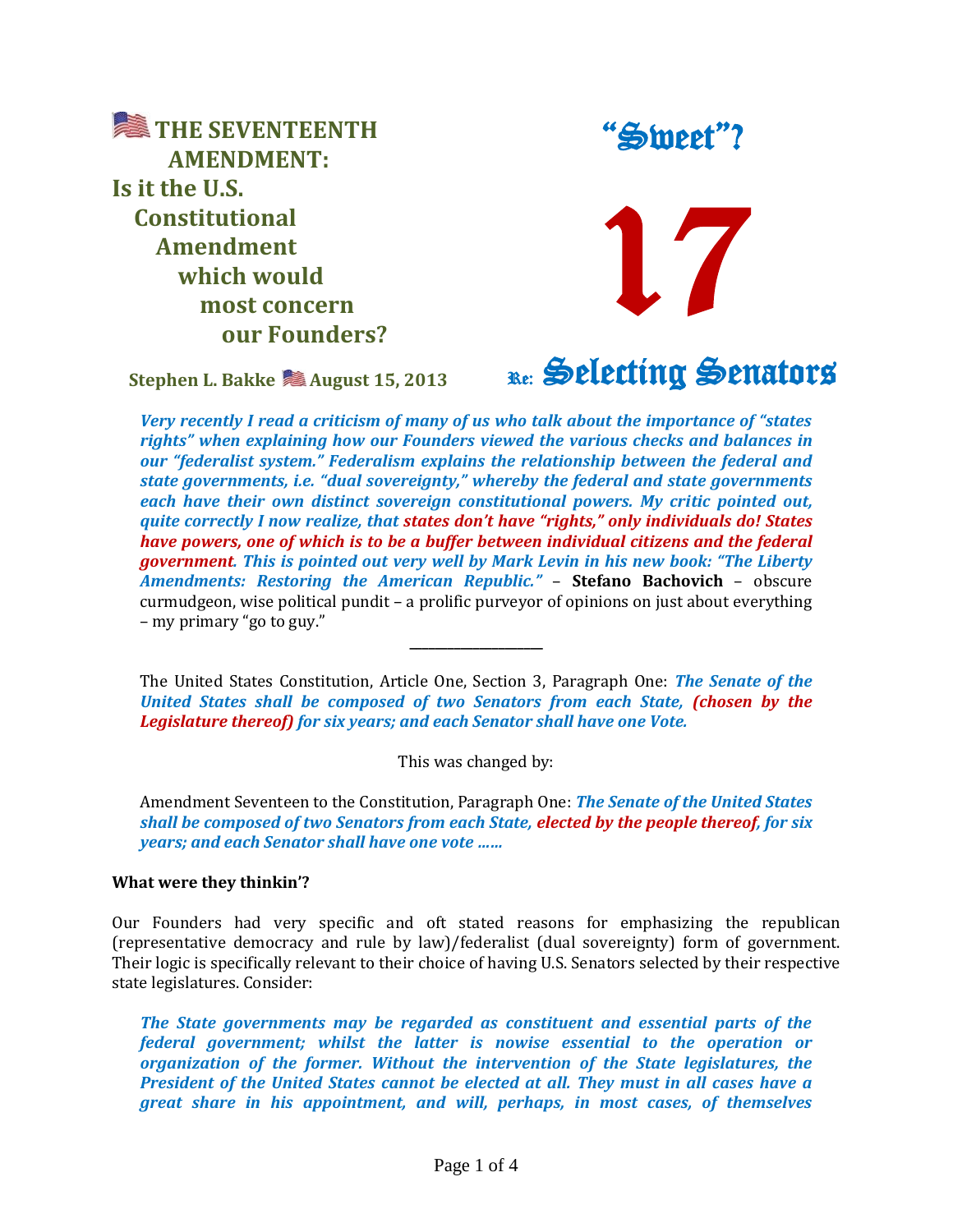*determine it. The Senate will be elected absolutely and exclusively by the State legislatures …… Thus, each of the principal branches of the federal government will owe its existence more or less to the favor of the State governments, and must consequently feel a dependence, which is much more likely to beget a disposition too obsequious than too overbearing towards them.* – from Federalist 45, paragraph 7 (James Madison).

*…… giving to the State governments such an agency in the formation of the federal government as must secure the authority of the former [state governments] …… the equal vote allowed to each State is at once a constitutional recognition of the portion of sovereignty remaining in the individual States and an instrument for preserving that residuary sovereignty …… the additional impediment it must prove against improper acts of legislation. No law or resolution can now be passed without the concurrence, first of a majority of the people, and then of a majority of the States.* – from Federalist 62, paragraphs 3, 5 and 6 (probably James Madison).

Please note the following important facts emerging from the minds of our Founders and disclosed by Federalist 45 and 62 (among many other potential citations) in what I consider their order of importance:

- No law or resolution should be passed without **the concurrence of BOTH the majority of the people (through the House of Representatives), and the majority of the states (through the accountability of the U.S. Senate to the state legislatures)**.
- The federal government **owes its existence significantly to the favor of the states.**
- The Founders "hard-wired" states into the federal government by their procedure for selecting senators. **This ensured significant state influence at the federal level.**
- The equal representation in the Senate of each individual state (2 senators whether a state is big or small, rich or poor, vast or confined), **assures the smaller states equal voice to the larger, otherwise more influential, states.** Not only do the states collectively have "dual sovereignty" with the federal government, each individual state can maintain an element of individual sovereignty. (This element was NOT changed by the Amendment.)
- The Senate was intended to have **fewer members** than the House of Representative and **thereby be more deliberative**. (This was NOT changed by the Amendment.)

It's all about "checks and balances" against a potential tyranny by a majority! The Founders recognized that in a direct "majority rule" government, people sometimes become "scallywags" and if left to their own devices, chaos will result. Consider what one very wise fellow had to say:

*They [the Framers, being familiar with ancient and modern republican forms of representative governments] were convinced that popular assemblies are frequently misguided by ignorance, by sudden impulses, and the intrigues of ambitious men; and that some firm barrier against these operations was necessary. They, therefore, instituted your Senate.* – Alexander Hamilton speaking to the New York Ratifying Convention in 1788.

## **The Founders were "all about" states' power and sovereignty! So what went wrong?**

Wendy Schiller from Brown University and Charles Stewart III from MIT looked extensively at data between 1871 and 1913, a time when U.S. senators were selected by the state legislatures. While a majority of the elections were handled satisfactorily, but the 2% of the elections that ended in a deadlock were harmful – the states involved ended up being under-represented in Washington.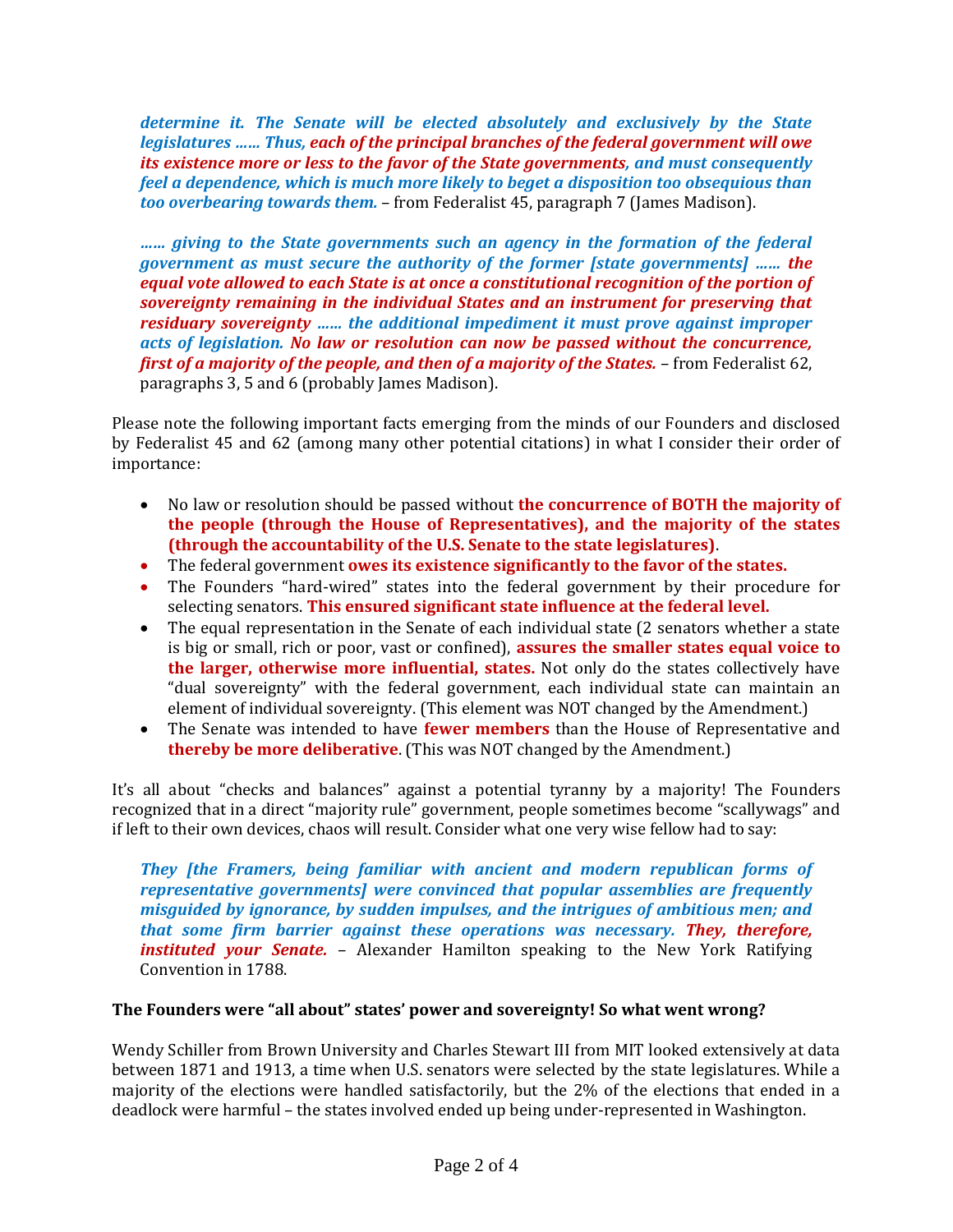In addition to deadlocks, there were reports of corruption, selling of senatorial seats, and general disfunctionality. And because of the growing perceived dissatisfaction, quite a few states had effectively created procedures for selection that where little more than camouflaged direct popular vote selection.

There were threats from the states to call a "Constitutional Convention" with the purpose to revise the Consititution and this worried responsible political leaders. A convention could be called by the states with the express purpose of making changes to senator selection, but wise observers knew that an emotional gathering would not limit itself to that one issue – it would likely end up making impetuous and harmful changes to the Constitution. They didn't want this so they themselves passed the Seventeenth Amendment which was soon thereafter ratified by the states.

**In effect, this Amendment stripped the states of one of their important powers. All of this occurred, quite conveniently, in the midst of a liberal/progressive upheaval in the United States.** Woodrow Wilson was President and he purposefully presided over an explosion of federal power that has never been reversed and continues to grow.

*[The Seventeenth Amendment] effectively just gave us another house like the House of Representatives …… and the states lost their place at the federal table.* – Former Judge Andrew Napolitano

*Whatever the Wilson-era progressives might have held, the federal government was not intended to be a wholly separated layer of government. Instead, it was to be intertwined with the states to such an extent that it could not ride roughshod over their interests without pushback.* – Charles C.W. Cooke

*The state legislatures will jealously and closely watch the operations of this government …… the state legislatures to be sure guardians of the people's liberty.* – James Madison

## **What makes senses to me? Glad you asked!**

First let me stipulate certain of my beliefs:

- The U.S. is **not a direct, majority rule democracy** it never was and wasn't intended to be.
- The intent by politicians in going to popular senatorial selection was all about creating a popular "people's house" just like the House of Representatives.
- The **political motivation by the progressives of the time** was to permanently expand by power of the federal government by distancing it from the influence of state governments.
- The original **Constitution is clearly not a "democratic/majoritarian " document** rather, it created a **"representative republic."**
- The Bill of Rights itself is expressly **"counter-majoritarian."**
- Many supporters of this amendment still think the direct popular selection of senators would make the body more responsive to the people. But the House of Representatives is the "people's house" and the **Senate was deliberately set up to be more deliberative and actually a check and balance to the majoritarian "people's house."**
- The Seventeenth Amendment **did not curtail the frequency of corruption in politics.**
- **Any abuses** that occurred prior to the Seventeenth Amendment could be effectively **eliminated through enforceable procedural policies.**